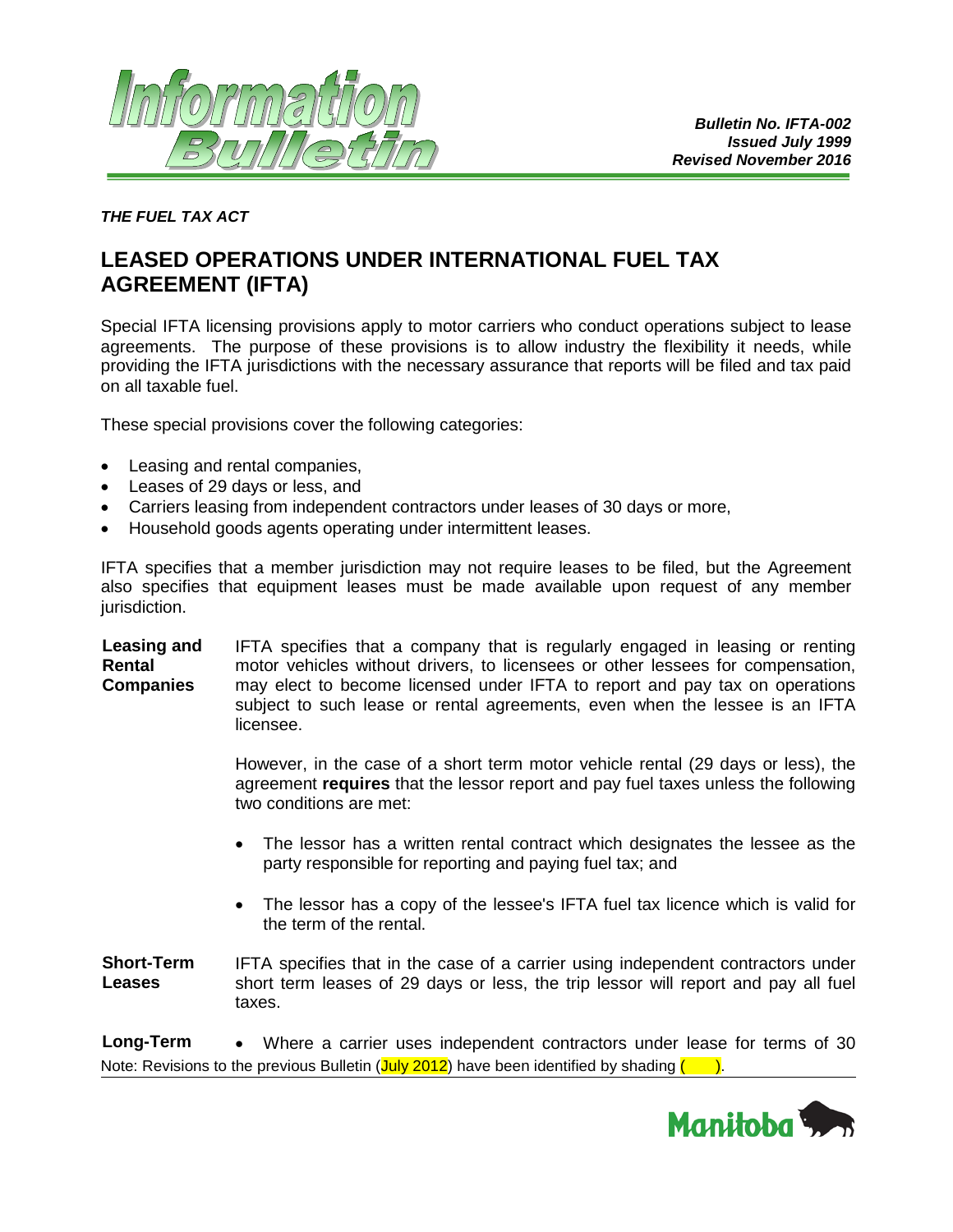### *Bulletin No. IFTA-002 Leased Operations Under International Fuel Tax Agreement (IFTA) Page 2 of 3*

**Leases with Independent Contractors** days or more, the parties to the lease may designate which of them will become licensed under IFTA and report and pay tax on the operations of a vehicle subject to the lease. If the lessee (carrier) assumes the responsibility for reporting and paying the tax, through a written agreement or contract, the base jurisdiction of the vehicle for operations subject to the lease - that is, the jurisdiction whose IFTA credentials must be displayed - is the jurisdiction of the lessee, regardless of where the vehicle is base plated.

- If the lessor (contractor) assumes the tax responsibility, the vehicle must display the IFTA credentials of the lessor's base jurisdiction.
- Effective July 1, 1996, if there is no written agreement or contract, or if the document is silent regarding responsibility for reporting and paying fuel taxes, the lessee (carrier) will be responsible.

**Household Goods Carrier Intermittent Leases** The seasonal nature of the household goods moving business has made it necessary for carriers in this segment of the industry to develop what are referred to as "intermittent leases", entered into between van lines and their agents. Under such a lease, equipment belonging to a mover's agent will sometimes be operated under its authority and sometimes under the authority of the van line.

> In practice, the situation is made somewhat simpler by the fact that many, if not most, mover's agents do not have their own interjurisdictional operating authority. Thus, most equipment subject to intermittent leases operates interjurisdictionally only under the authority of a van line, and only the van line would incur fuel use tax liability with respect to these operations. However, these same vehicles may be base-plated in the jurisdiction of the agent rather than that of the van line.

> Where both the van line and the agent have interjurisdictional authority and at different times operate the same qualified motor vehicle in two or more IFTA jurisdictions, the parties must each licence under IFTA and report and pay tax on the vehicle while it travels under their own operating authority. In such circumstances, the base jurisdiction for IFTA purposes is that of the party under whose operating authority the vehicle is actually being operated, and it is this jurisdiction whose IFTA credentials the vehicle must display at this time. Clearly, as with a long-term lease of an owner-operator, some vehicles will concurrently display the credentials for two IFTA licensees - one set for the agent/lessor, one for the van line/lessee.

**Additional Information** Please contact us at the offices below if you need additional information concerning your operations under IFTA.

Manitoba Finance **Manitoba Finance** Manitoba Finance Taxation Division Taxation Division 101 - 401 York Avenue 349, 340 - 9th Street Winnipeg, Manitoba R3C 0P8 Brandon, Manitoba R7A 6C2 Telephone (204) 945-5603 Fax (204) 726-6763 Fax (204) 948-2087 Email: [MBTax@gov.mb.ca](mailto:MBTax@gov.mb.ca) Office Hours: 8:30 a.m. to 4:30 p.m.

### **Winnipeg Office Westman Regional Office**

Manitoba Toll Free 1-800-782-0318 Office Hours:8:30 a.m. to 12:00 p.m.